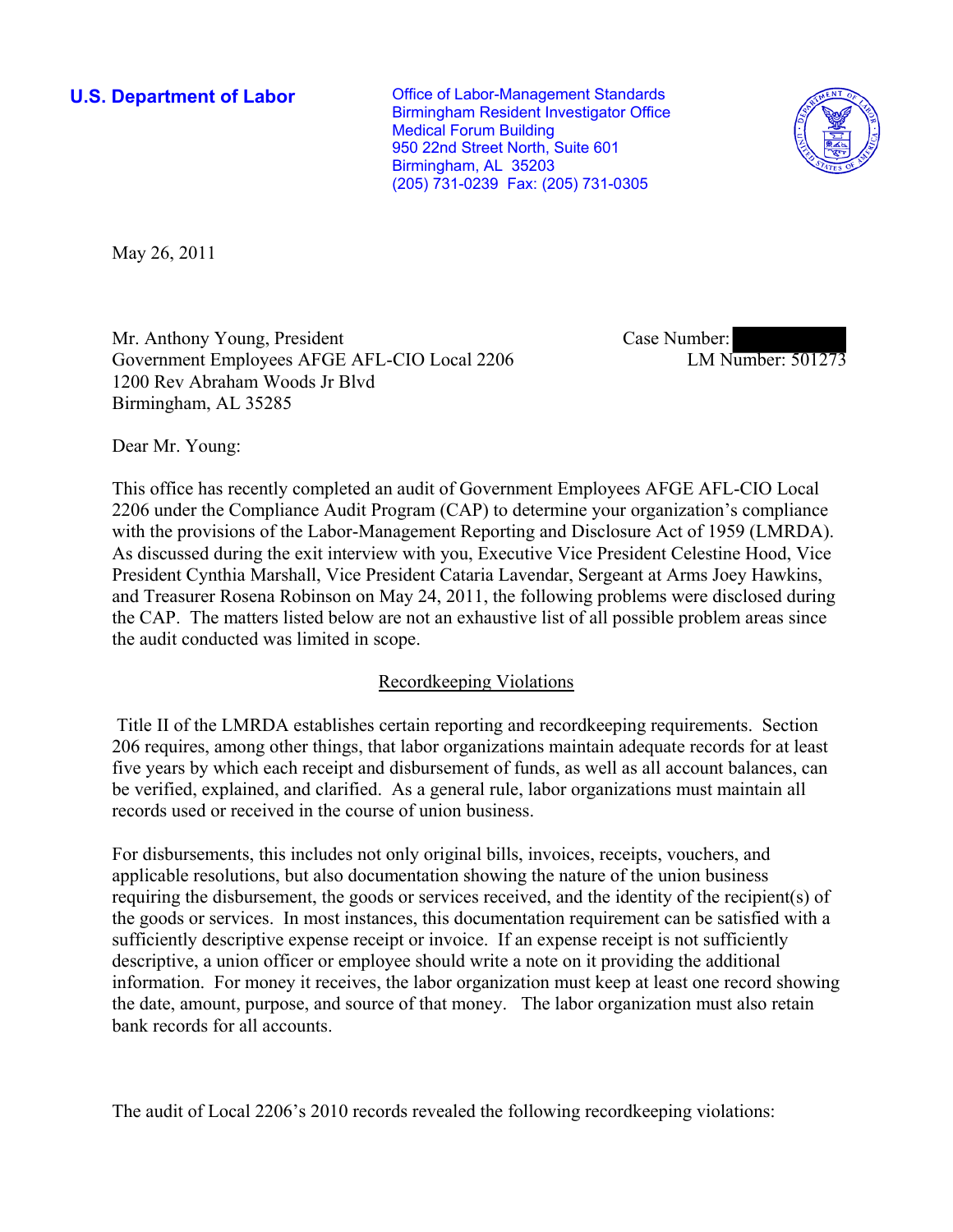Mr. Anthony Young May 26, 2011 Page 2 of 5

1. General Reimbursed Expenses

Local 2206 did not retain adequate documentation for reimbursed expenses incurred by union officers totaling at least \$2,629.55. For example, a trip to Gulf Shores, AL, for a union conference between 09-28-10 to 10-01-10, for Treasurer Rosena Robinson did not have an expense voucher or an adequate explanation of the nature of the union business conducted. Additionally, a trip to Baltimore, MD between 09-20-10 to 09-23-10 by President Young for a union conference did not have an expense voucher or an adequate explanation of the nature of the union business conducted.

As noted above, labor organizations must retain original receipts, bills, and vouchers for all disbursements. The president and treasurer (or corresponding principal officers) of your union, who are required to sign your union's LM report, are responsible for properly maintaining union records.

2. Information not Recorded in Meeting Minutes

 During the audit President Anthony Young advised OLMS that the Executive Board authorized a gift of \$1,000.00 in August 2010 to member who was experiencing family hardships but no minutes or documented approval by the membership was present. In addition, Young advised the membership was aware of a purchase of union T-Shirts on 04-09-10 in the amount of \$1,032.53 but no minutes or documented approval by the membership was present. Section 17 of the by laws require all expenses in excess of \$500.00 to be approved by the membership. The minutes of the meetings do not contain any references to these issues. Minutes of all membership or executive board meetings must report any disbursement authorizations made at those meetings.

3. Disposition of Property

 Local 2206 did not maintain an inventory of T-Shirts it purchased, sold, or gave away. The union must report the value of any union property on hand at the beginning and end of each year in Item 28 of the LM-2 . The union must retain an inventory or similar record of property on hand to verify, clarify, and explain the information that must be reported in Item 28.

The union must record in at least one record the date and amount received from each sale of union T-Shirts.

4. Meal Expenses

 Local 2206 did not require officers and employees to submit itemized receipts for meal expenses totaling at least \$1,113.65. The union must maintain itemized receipts provided by restaurants to officers and employees. These itemized receipts are necessary to determine if such disbursements are for union business purposes and to sufficiently fulfill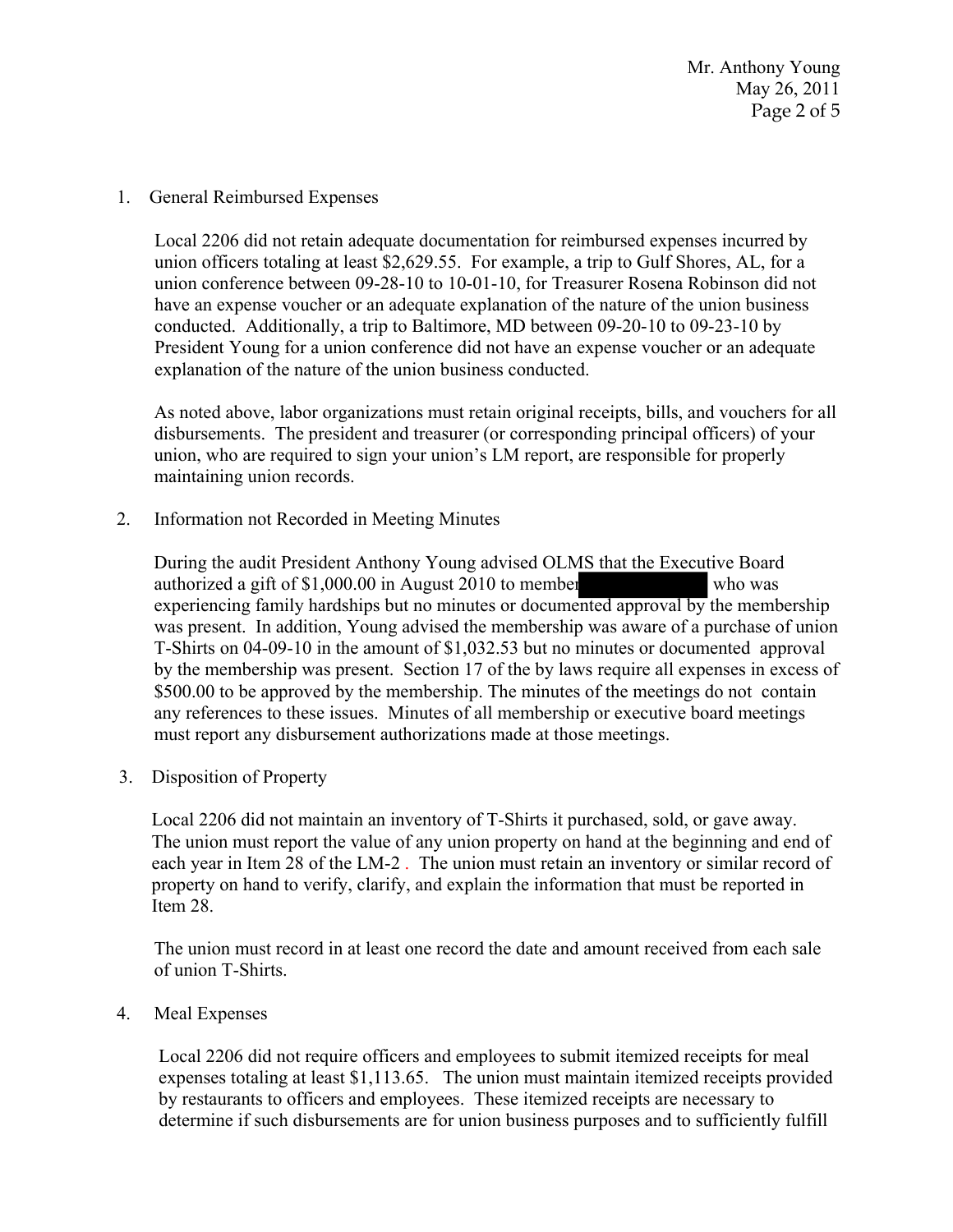the recordkeeping requirement of LMRDA Section 206.

 Local 2206 records of meal expenses did not always include written explanations of union business conducted or the names and titles of the persons incurring the restaurant charges. For example, a meal at Michael's Restaurant in the amount of \$1,113.65 on 10- 5-2010 did not have the names of attendees or the nature of union business discussed. Union records of meal expenses must include written explanations of the union business conducted and the full names and titles of all persons who incurred the restaurant charges. Also, the records retained must identify the names of the restaurants where the officers or employees incurred meal expenses.

5. General Disbursements

 Local 2206 did not retain adequate documentation for disbursements totaling at least  $$706.33.$  For example, a cash transaction on  $12-11-10$ , in the amount of  $$500.00$ , payable to "Reggie DJ" for the union Christmas party did not have an invoice or receipt.

 As noted above, labor organizations must retain original receipts, bills, and vouchers for all disbursements. The president and treasurer (or corresponding principal officers) of your union, who are required to sign your union's LM report, are responsible for properly maintaining union records.

6. Fixed Assets

 Local 22206 did not have a fixed asset list or inventory sheet that could be located for the audit year or any previous year. The union had fixed assets, including, but not limited to: copier/printers, laptop computers, desktop computers, and a computer server. The proper maintenance of union records is the responsibility of the president and treasurer (or corresponding principal officers) of your union who are required to sign your union's LM report.

Based on your assurance that Local 2206 will retain adequate documentation in the future, OLMS will take no further enforcement action at this time regarding the above violations.

# Reporting Violations

Pursuant to 29 C.F.R., Section 458.3, the reporting requirement under 29 C.F.R. Section 403.2 (see Section 201(b) of the Labor-Management Reporting and Disclosure Act (LMRDA)) is made applicable to labor organizations subject to the requirements of the CSRA. This provision requires labor organizations to file annual financial reports that accurately disclose their financial condition and operations. The audit disclosed a violation of this requirement. The Labor Organization Annual Report (Form LM-2) filed by Local 2206 for fiscal year ending December 31, 2010, was deficient in the following areas: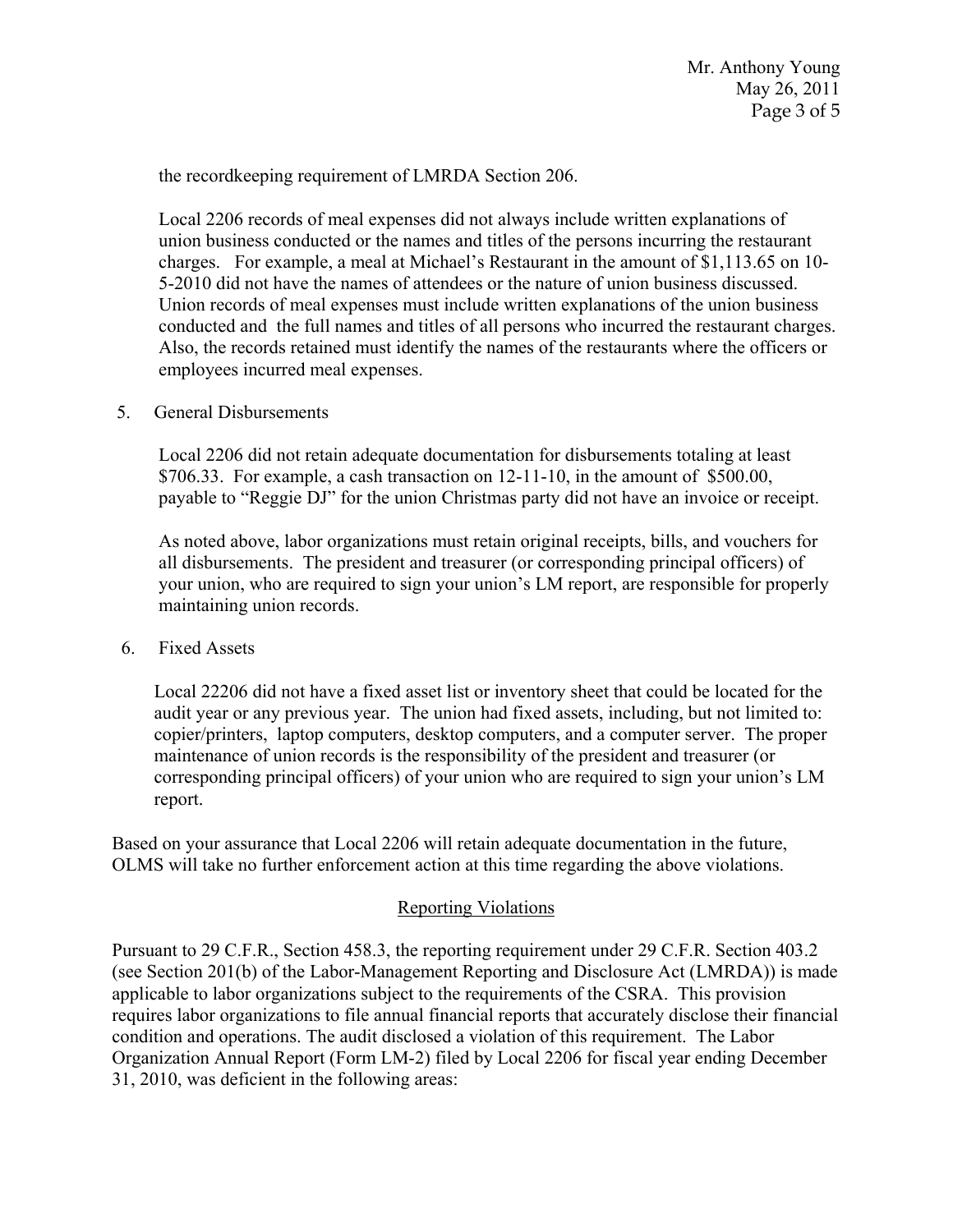Mr. Anthony Young May 26, 2011 Page 4 of 5

### 1. Fixed Asset Value Not Reported

Lines 27 A and B of the Form LM-2 for FYE 12-31-2010 were annotated with \$0.00 when in fact the union owned computers, printers/copiers, a computer server, and an office chair. The instructions for Schedule 6 of the LM-2 state the book value at the start and end of the reporting period of all fixed assets, such as land, buildings, automobiles, and office furniture and equipment owned by the organization should be entered.

## 2. Deficient Filing

Lines 28 A and B of the Form LM-2 for FYE 12-31-2010 were annotated with \$0.00 when in fact the union owned T-Shirts that were sold or given away as incentives to members and other parties. The labor organization's other assets must be described in Schedule 7 of the LM-2 and may be classified by general groupings or bookkeeping categories, such as utility deposits or inventory of supplies for resale.

3. Failure to File By Laws

 Pursuant to 29 C.F.R. Section 458.3, the requirement under 29 C.F.R. Section 402.4 implementing LMRDA Section 201(a) is made applicable to labor organizations subject to the requirements of the CSRA. This provision requires labor organizations to file copies of any revised constitution and bylaws when it files its annual financial report. The audit disclosed a violation of this requirement. Local 2206 amended its constitution and bylaws in 2003, but did not file the required copies with its LM report for that year or any year since.

Local 2206 has now filed a copy of its constitution and bylaws.

I am not requiring that Local 2206 file an amended LM report for 2010 to correct the deficient items, but Local 2206 has agreed to properly report the deficient items on all future reports it files with OLMS.

## **Other Violation**

The audit disclosed the following other violation:

- Inadequate Bonding

Pursuant to 29 C.F.R. Section 458.35, officers and employees of any labor organization subject to the CSRA are required to be bonded in accordance with Section 502(a) of the LMRDA. This provision requires that union officers and employees be bonded for no less than 10% of the total funds those individuals or their predecessors handled during the